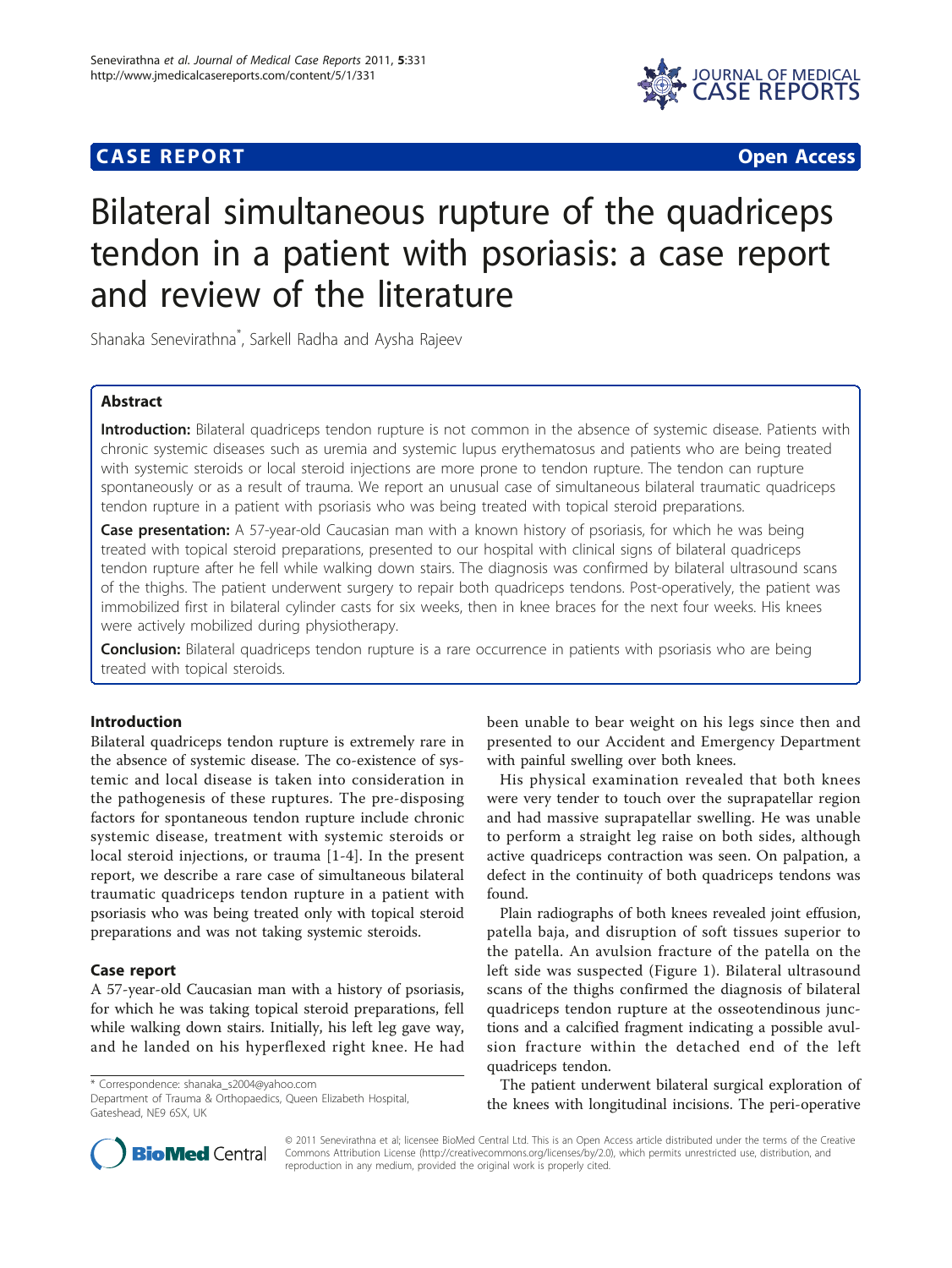<span id="page-1-0"></span>



full, straight leg raise using both knees.

findings were complete rupture of the tendons bilaterally from the superior pole of the patella (Figure 2). Bilateral quadriceps surgical repairs were performed using mid-line incisions over the knees, and the ruptured ends of the quadriceps tendons were identified. The ruptured ends were freshened and repaired using Vicryl 2-0 sutures through drill holes in the patella to the tendons. Medial and lateral retinacular repair was performed using Vicryl 2-0 and 1-0 sutures.

Post-operatively, the patient was immobilized first in bilateral cylinder casts for six weeks, then in knee braces for the next four weeks. His knees were actively mobilized during physiotherapy. The physiotherapy protocol was initially active knee range of motion exercises, which were followed by passive assisted and polymeric exercises. The patient had an uneventful post-operative recovery and was able to perform straight leg raises without a lag by the time of his three-month follow-up examination (Figure 3). His final knee range of motion was 0° to 125° in both legs after a full course of



physiotherapy. He was discharged from the clinic after six months and returned to work.

#### **Discussion**

Few reports of quadriceps tendon rupture exist in the literature. An older adult patient may present with an inability to walk, and a diagnosis of proximal myopathy usually precedes the true diagnosis of spontaneous rupture. Often the presentation causes diagnostic confusion because of bilateral involvement and the absence of trauma.

Lewis *et al.* [\[5](#page-3-0)] reported a case of bilateral quadriceps tendon rupture in a bodybuilder that was attributed to anabolic steroid misuse. Many cases of bilateral quadriceps tendon rupture have been reported in patients with chronic renal failure [\[1](#page-3-0)-[3\]](#page-3-0).

Bhole et al. [\[4\]](#page-3-0) discussed the mechanisms, variability at the rupture site, pathogenesis, and histopathological changes of quadriceps tendon rupture in patients with uremia. The various systemic diseases that pre-dispose people to quadriceps tendon rupture include rheumatoid arthritis, arteriosclerosis, diabetes mellitus, systemic lupus erythematosus (SLE), primary and secondary hyperparathyroidism, gout, tuberculosis, vasculitis, and steroid injections to the tendons [[3](#page-3-0),[4](#page-3-0)]. Few cases of simultaneous quadriceps tendon and contralateral patellar tendon rupture have been described in the literature [\[1,3,6,7](#page-3-0)].

In their case report, Muratli et al. [[1](#page-3-0)] took into consideration mechanical factors and co-existing systemic and local factors associated with quadriceps tendon rupture. The most important factor seems to be the blood supply to the tendon, which comes from the arterioles of the nearby muscles and connective tissue. After micro-trauma, the blood supply to the tendon diminishes because of the infiltration of mononuclear cells and thrombosis of the micro-circulation, and thus the tendon becomes more susceptible to rupture [[8\]](#page-3-0).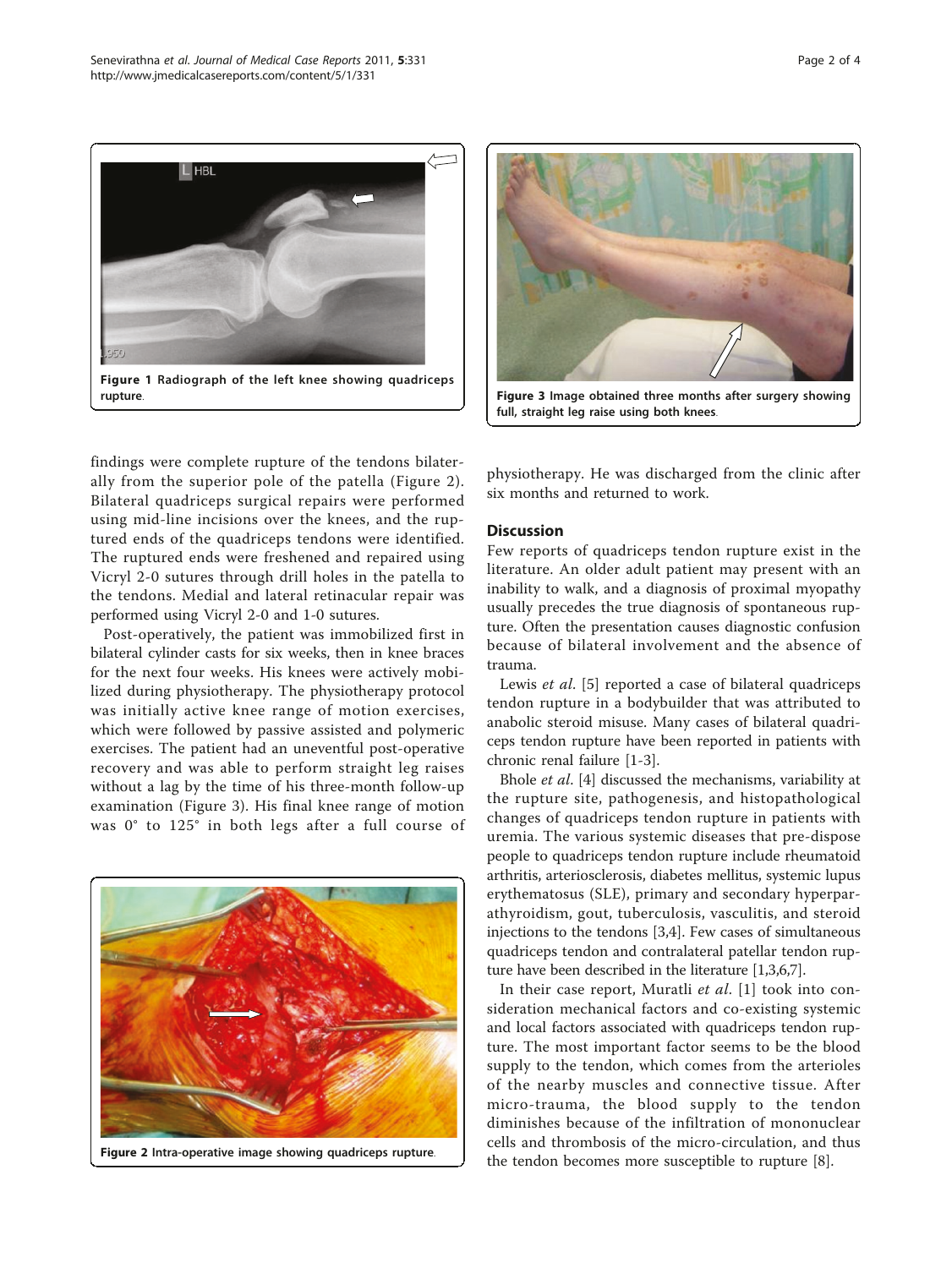Anzel et al. [[9](#page-3-0)] stated that athletes and laborers are more susceptible to ruptures. Endothelial swelling with peri-vascular lymphocytic exudate has been described in patients with arthritis, and peri-vascular mononuclear cell infiltrate in the peri-vascular area was observed in a patient with SLE. In some patients with SLE who are being treated with corticosteroids, tendon rupture has been observed without any inflammatory reactions [[8](#page-3-0)]. In patients with rheumatoid arthritis, increased levels of collagenase may play a role in the development of tendon degeneration and subsequent rupture [\[10\]](#page-3-0). Bilateral quadriceps tendon rupture has also been reported in patients with amyloidosis [[11](#page-3-0)].

Rasul and Fischer [[12](#page-3-0)] reported that isolated quadriceps tendon rupture usually occurs after trauma in the sixth or seventh decade of life. The sites of rupture are classified as the musculotendinous, mid-tendinous, and osseotendinous junctions [\[13](#page-3-0)]. Rupture through the substance of the tendon, which is extremely rare, has been reported in a case of glomerulonephritis [[14](#page-3-0)]. Tendon ruptures in patients with chronic renal failure tend to occur at a low activity level and may give the initial impression of being trivial [[4](#page-3-0)].

On the basis of his series of 55 cases of simultaneous bilateral quadriceps tendon ruptures, Shah [[2\]](#page-3-0) stated that falls are the main cause (76%) and that the commonest site of rupture is the osseotendinous junction (60%). The patients in his study were almost always treated surgically (96%). According to his report, the patient's gender, mechanism of injury, and tear location, as well as the time to diagnosis and repair, were not related to outcome, whereas the patient's age, multiple risk factors, renal or endocrine disease, or diabetes were related to outcome.

Quadriceps tendon rupture after trauma occurs by direct injury or by the sudden, violent contraction of the muscle against the body weight with the knees in a semi-flexed position in an effort to prevent a fall or to lift something or simply in descending stairs [[3,14\]](#page-3-0).

Rogers et al. [[6\]](#page-3-0) reported a case of quadriceps tendon rupture with contralateral patellar tendon rupture in a 47-year-old healthy man and emphasized the importance of the position of the limb and the degree of knee flexion at the time of injury.

In people younger than 50 to 60 years of age, the patellar tendon is the weakest link in the quadriceps mechanism, fracturing 50 to 60 times more frequently than in other ruptures. Indirect trauma accounts for more ruptures of the quadriceps tendon than direct trauma, and the site of rupture is suprapatellar in twothirds of patients and infrapatellar in one-third of patients [\[3\]](#page-3-0).

Arumilli et al. [[15\]](#page-3-0) reported a case of bilateral simultaneous complete quadriceps tendon rupture in a patient who was being treated for enthesopathy of the quadriceps tendons on both sides. They believe that chronic enthesopathy of the superior pole of patella made their patient's quadriceps tendons susceptible to complete rupture due to eccentric loading. McMaster [[13\]](#page-3-0) showed that normal tendons would not normally break, even if half-severed, until the loading profile reached about 10 to 15 kPa/mm<sup>2</sup>, a level at which the belly of the muscle, its osseotendinous insertion, and even the femur would fail.

Lighthart et al. [[16\]](#page-3-0) compared the biomechanical strength between bone tunnel repair and suture anchors. They found no statistical difference in mean initial displacement after 10 cycles between suture anchor and bone tunnel repairs on the lateral or medial side. They also observed no difference in displacement between the two types of repairs with the patient in a resting position (no load) or in leg extension with load after 1000 cycles.

The rehabilitation protocol following quadriceps tendon repair is more or less standardized. After surgery, the knees are immobilized in extension for six weeks, followed by gradual weight bearing and gait training with the patient in knee braces. The patient is then weaned off the knee braces, and the patient's range of motion is then increased to strengthen the knees [[17](#page-3-0)]. Most reported case series have described good functional outcomes. Approximately two-thirds of patients recovered to the same or better peak torque/body weight ratio, average power, maximum average peak torque, and total work/body weight ratio in affected and unaffected limbs [[18\]](#page-3-0). Most patients who undergo bilateral simultaneous or unilateral tendon repair can expect a good recovery of range of motion and can return to their previous occupation, but many have persistent weakness and difficulty returning to higher-level sporting activities [\[18,19\]](#page-3-0).

## Conclusion

Simultaneous bilateral quadriceps tendon rupture is a rare occurrence in patients with psoriasis. Our patient was not being treated with systemic steroids or any other medications that would have weakened the quadriceps tendons. Herein we report one of the causes of bilateral quadriceps tendon rupture.

## Consent

Written informed consent was obtained from the patient for publication of this case report and any accompanying images. A copy of the written consent is available for review by the Editor-in-Chief of this journal.

#### Authors' contributions

SS was the main author who wrote the manuscript. SR helped with taking the photographs. AR was the senior author and managed the patient's surgery.